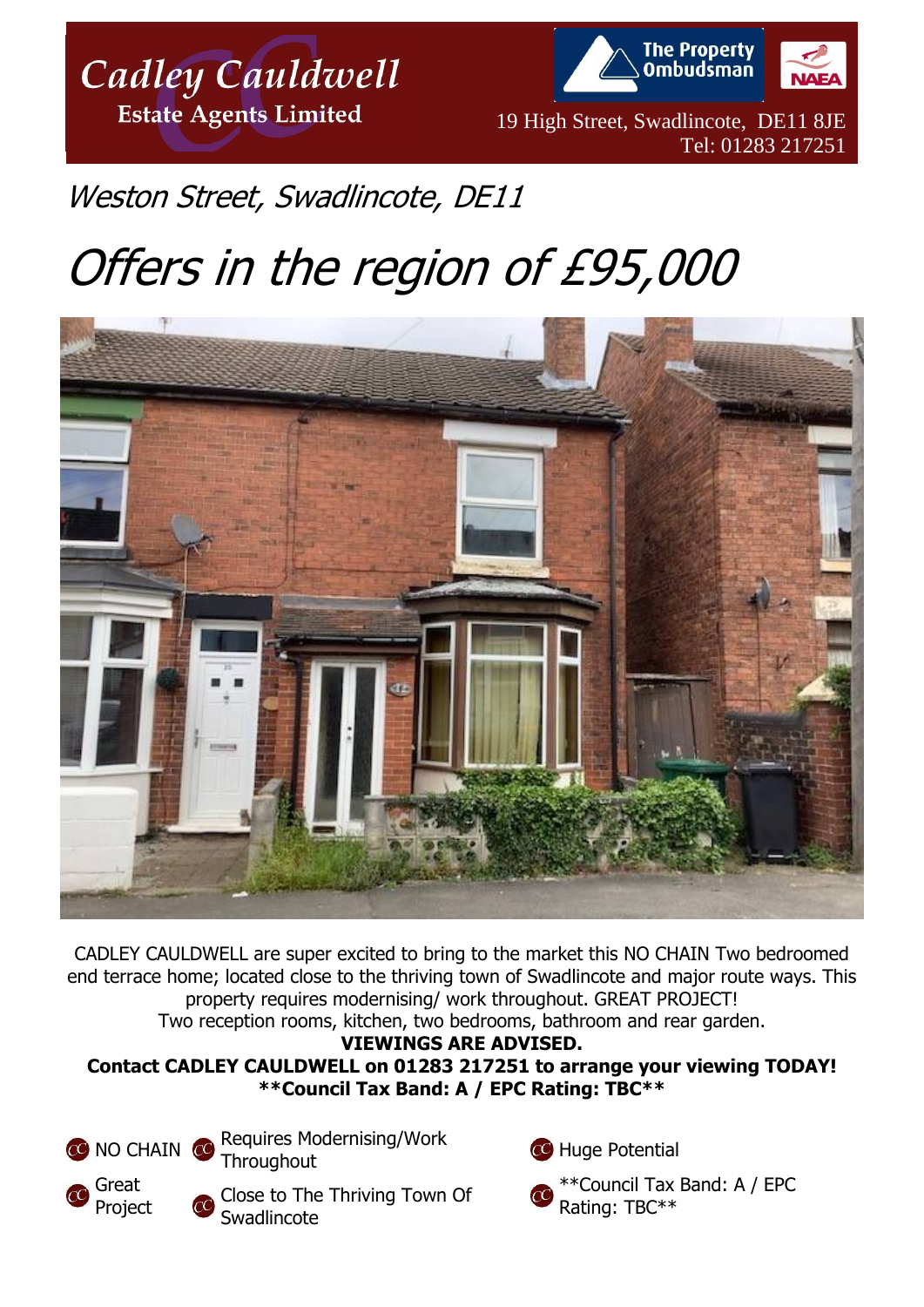## Weston Street, Swadlincote, DE11

#### **Directions**

From Sainsbury's roundabout travel up the hill along Civic Way, take the left turn into West Street and follow the right hand bend around into Alexandra Road then take the third turning on your left on to Weston street, the property is located on the left and is clearly identifiable by our for sale board. SAT NAV USERS POSTCODE: DE11 9AT

#### **IMPORTANT INFORMATION**

\*\*Mortgage advice is available within our office\*\*

#### **GROUND FLOOR**

**Front Porch** 3'4" x 4'3" (1.02m x 1.30m)

**First Reception Room** 12'10" x 13'4" (3.91m x 4.06m)

**Inner Hall** 2'9" x 2'11" (0.84m x 0.89m)

**Second Reception Room** 11'11" x 13'6" (3.63m x 4.11m)

**Kitchen** 9'3" x 6'11" (2.82m x 2.11m)

**Rear Porch** 8'11" x 6'9" (2.72m x 2.06m)

### **FIRST FLOOR**

**Bedroom One** 11'1" x 13'4" (3.38m x 4.06m)

**Bedroom Two** 11'11" x 10'1" (3.63m x 3.07m)

**Bathroom** 9'10" x 6'11" (3.00m x 2.11m)